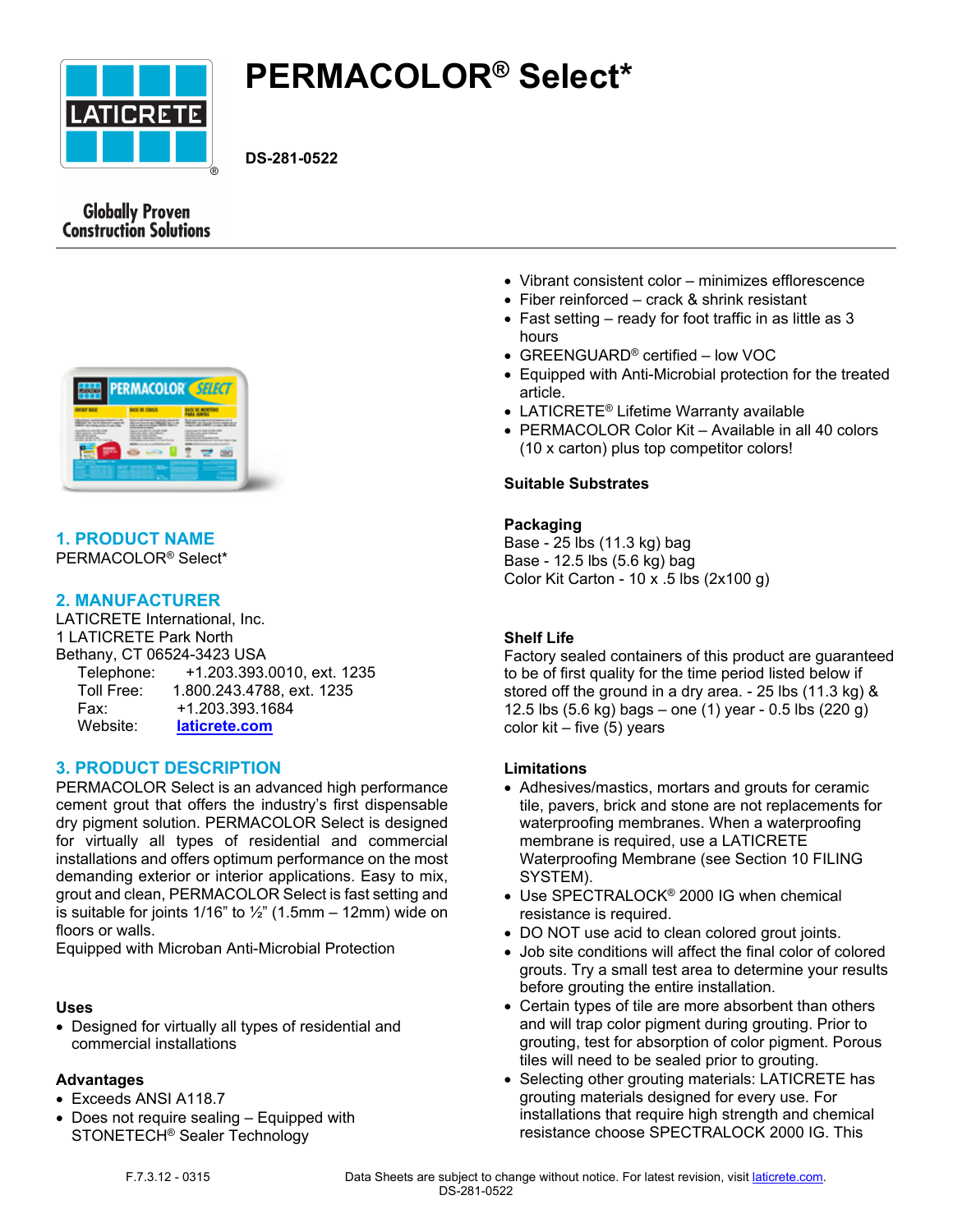product is ideal for installations where a stain resistant colorfast grout is desired.

• Note: Surfaces must be structurally sound, stable and rigid enough to support ceramic/stone tile, thin brick and similar finishes. Substrate deflection under all live, dead and impact loads, including concentrated loads, must not exceed L/360 for thin bed ceramic tile/brick installations or L/480 for thin bed stone installations where L=span length.

## **Cautions**

- Consult SDS for more safety information.
- During cold weather, protect finished work from traffic until fully cured.
- Contains portland cement and silica sand. Causes severe skin burns and serious eye damage. Wear protective gloves and eye protection. In case of contact, flush thoroughly with water.
- Do not take internally. Silica sand may cause cancer, respiratory irritation or serious lung problems. Do not breathe dust. Wear a respirator in dusty areas.
- Grout may scratch soft glazed or polished surfaces. Conduct a test area to verify results.
- In submerged applications or steam rooms allow PERMACOLOR® Select to cure for 14 days at 70°F (21°C) prior to filling with water or exposing to steam. See TDS 192 and TDS 172 for more information on these applications.
- Keep out of reach of children.

# **4. TECHNICAL DATA**



## **VOC/LEED Product Information**

This product has been certified for Low Chemical Emissions (ULCOM/GG UL2818) under the UL GREENGUARD Certification Program for Chemical Emissions for Building Materials, Finishes and Furnishings (UL 2818 Standard) by UL Environment.

#### **Applicable Standard**

- ANSI A118.6, A118.7, ISO 13007
- This product has a cradle-to-gate (with options) Product-Specific (Type III) Environmental Product Declaration. The PCR review, life cycle assessment and declaration were independently verified by UL Environment in accordance with ISO 14025, ISO 14040 and ISO 14044.

#### **Physical Properties**

| Tensile Strength (28 Days)     | 510 psi (3.5 MPa)   |
|--------------------------------|---------------------|
| Compressive Strength (28 Days) | 3500 psi (24.1 MPa) |
| Flexural Strength (28 Days)    | 1250 psi (8.62 MPa) |
| Linear Shrinkage (7 Days)      | 0.1%                |
| Water Absorption (28 Days)     | 2.8%                |

#### **Working Properties**

| l Pot Life               | 45-60 min at 70°F (21°C) |
|--------------------------|--------------------------|
| l Final Set              | $3 - 4$ hrs              |
| Heavy Foot Traffic 6 hrs |                          |

Specifications subject to change without notification. Results shown are typical but reflect test procedures used. Actual field performance will depend on installation methods and site conditions.

#### **5. INSTALLATION**

## • **Surface Preparation**

Before starting to grout, remove spacers and debris in grout joints and remove dust and dirt using a wet sponge. Do not leave water standing in joints. Note: when grouting in hot weather refer to TDS 176 Hot Weather Tiling and Grouting. Substrate temperature must be between 40°F (4°C) and 90°F (32°C). Apply grout release or sealer if necessary. Refer to TDS 400 Grout Guide for more information on grouting.

#### **Mixing**

Use approximately  $2 - 2.25$  quarts  $(1.9 L - 2.1)$ L) of clean potable water for 2 PERMACOLOR Select Color Packs and 25 lbs (11.3 kg) of PERMACOLOR Select Grout Base. Do not use with 1776 Grout Enhancer or any other latex

F.7.3.12 - 0315 Data Sheets are subject to change without notice. For latest revision, visit [laticrete.com.](https://laticrete.com/) DS-281-0522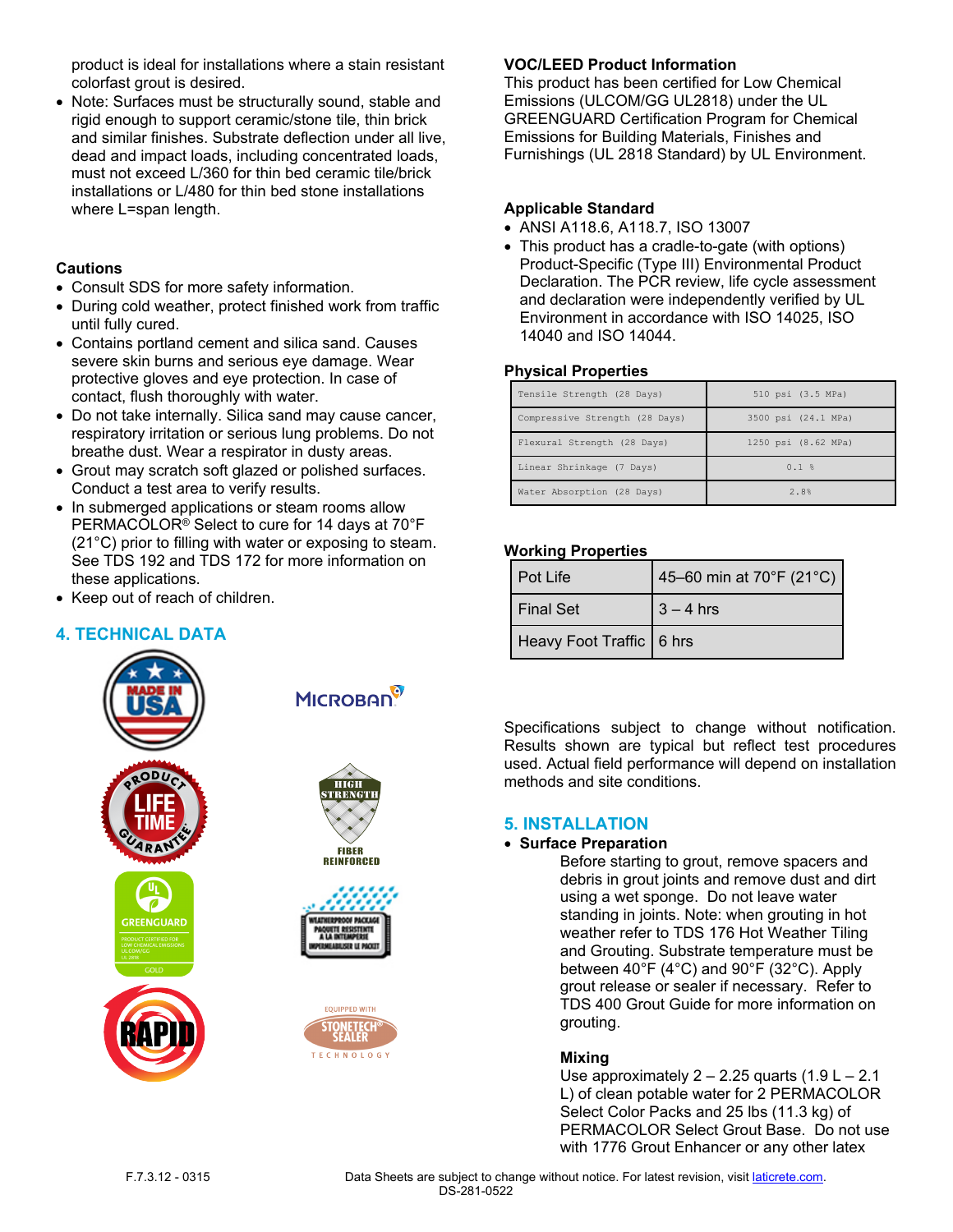additive. Place water in a clean mixing container. Remove Color Packs from the cardboard container as well as the protective plastic sleeve. The internal bag is a waterdispersible pack – when using the 25 lbs. (11.3 kg) bag of PERMACOLOR Select, drop both color packs directly to water in clean mixing container. Mix with a drill mixer until pigment is dispersed evenly in container and the dispersible pack is no longer visible. Add PERMACOLOR Select Base. Mix with a slow speed drill mixer (300 rpm) for 1 minute. Wait for 5 minutes and remix with drill for 1 minute. If using the 12.5 lbs bag, drop only one color pack into  $1 - 1.1$  quarts (.8L  $- 1.0$  L) of clean water.

#### **Application**

Clean tile surface with a damp sponge. Spread with a sharp, firm rubber grout float or wall float for narrow wall joints. To remove excess grout hold the float at a 90° angle and pull it at a 45° angle diagonally across the joints to avoid pulling out the material.

*Note: If the grout begins to stiffen during installation, remix with drill mixer for 10–15 seconds. DO NOT ADD MORE WATER.*

#### **Cleaning**

For first cleaning wait approximately 35 – 40 minutes at 70°F (21°C). Wider joints or cooler temperatures may extend wait time. Begin initial cleaning by lightly wiping down entire area to be cleaned with a damp sponge. Wash with a damp sponge (not wet). Work diagonally to the joints. Allow to dry 3 hours at 70°F (21°C). For second cleaning use a damp sponge or dry cloth to remove remaining grout haze.

*Note: Use caution when polishing soft glazed tile or polished stone.*

*If grout is to be sealed, LATICRETE generally recommends waiting a minimum of a 72 hours at 70°F (21°C) prior to sealing PERMACOLOR Select, with a STONETECH® sealer.*

#### **6. AVAILABILITY AND COST**

#### **Availability**

LATICRETE materials are available worldwide.

#### **For Distributor Information, Call:**

 Toll Free: 1.800.243.4788 Telephone: +1.203.393.0010 For on-line distributor information, visit LATICRETE at **[laticrete.com](https://laticrete.com/)**

#### **Cost**

Contact a LATICRETE Distributor in your area.

#### **7. WARRANTY**

See 10. FILING SYSTEM:

- DS 025.0: 25 Year System Warranty
- DS 230.05: 5 Year System Warranty
- DS 230.10: 10 Year System Warranty
- DS 230.13: 1 Year Product Warranty
- DS 230.15APD: LATICRETE 15 Year Tile & Stone System Warranty
- DS 230.99: LATICRETE Lifetime System Warranty (United States and Canada)

#### **8. MAINTENANCE**

LATICRETE® and LATAPOXY® grouts require routine cleaning with a neutral pH cleaner (e.g. STONETECH® Stone & Tile Cleaner) and water. Contact the cleaner manufacturer if another cleaner type will be used to ensure compatibility with the grout. Installation performance and durability may depend on properly maintaining products supplied by other manufacturers. Routine maintenance can be done with detergents and a sponge or mop. For tough or difficult to remove soil, use STONETECH KLENZALL™ Cleaner (or a bleaching cleaner) on a nylon scrubbing pad or a long handled stiff bristle brush can be used. Please note: Prior to using any cleaning material on a tile, stone, etc. installation, test a discrete area or scrap piece of tile to ensure desired results. For additional information, please refer to the Grout Guide, TDS 400 and to TDS 113- Cement Grout Care & Maintenance for more information.

#### **9. TECHNICAL SERVICES**

#### **Technical Assistance**

Information is available by calling the LATICRETE Technical Service Hotline:

| Toll Free: | 1.800.243.4788, ext. 1235  |
|------------|----------------------------|
| Telephone: | +1.203.393.0010, ext. 1235 |
| Fax:       | +1.203.393.1948            |

#### **Technical and Safety Literature**

To acquire technical and safety literature, please visit our website at **[laticrete.com](https://laticrete.com/).**

#### **10. FILING SYSTEM**

Additional product information is available on our website at *[laticrete.com](https://laticrete.com/).* The following is a list of related documents:

- DS 230.13: LATICRETE Product Warranty (United States and Canada)
- DS 230.05: LATICRETE 5 Year System Warranty (United States and Canada)
- DS 230.10: LATICRETE 10 Year System Warranty (United States and Canada)
- DS 230.15: LATICRETE 15 Year System Warranty for Steel or Wood Framed Exterior Facades (United States and Canada)
- DS 025.0: LATICRETE 25 Year System Warranty (United States and Canada)
- DS 230.99: LATICRETE Lifetime System Warranty
- DS 030.0: SPECTRALOCK® 2000 IG
- DS 236.0: 9235 Waterproofing Membrane

F.7.3.12 - 0315 Data Sheets are subject to change without notice. For latest revision, visit [laticrete.com.](https://laticrete.com/) DS-281-0522